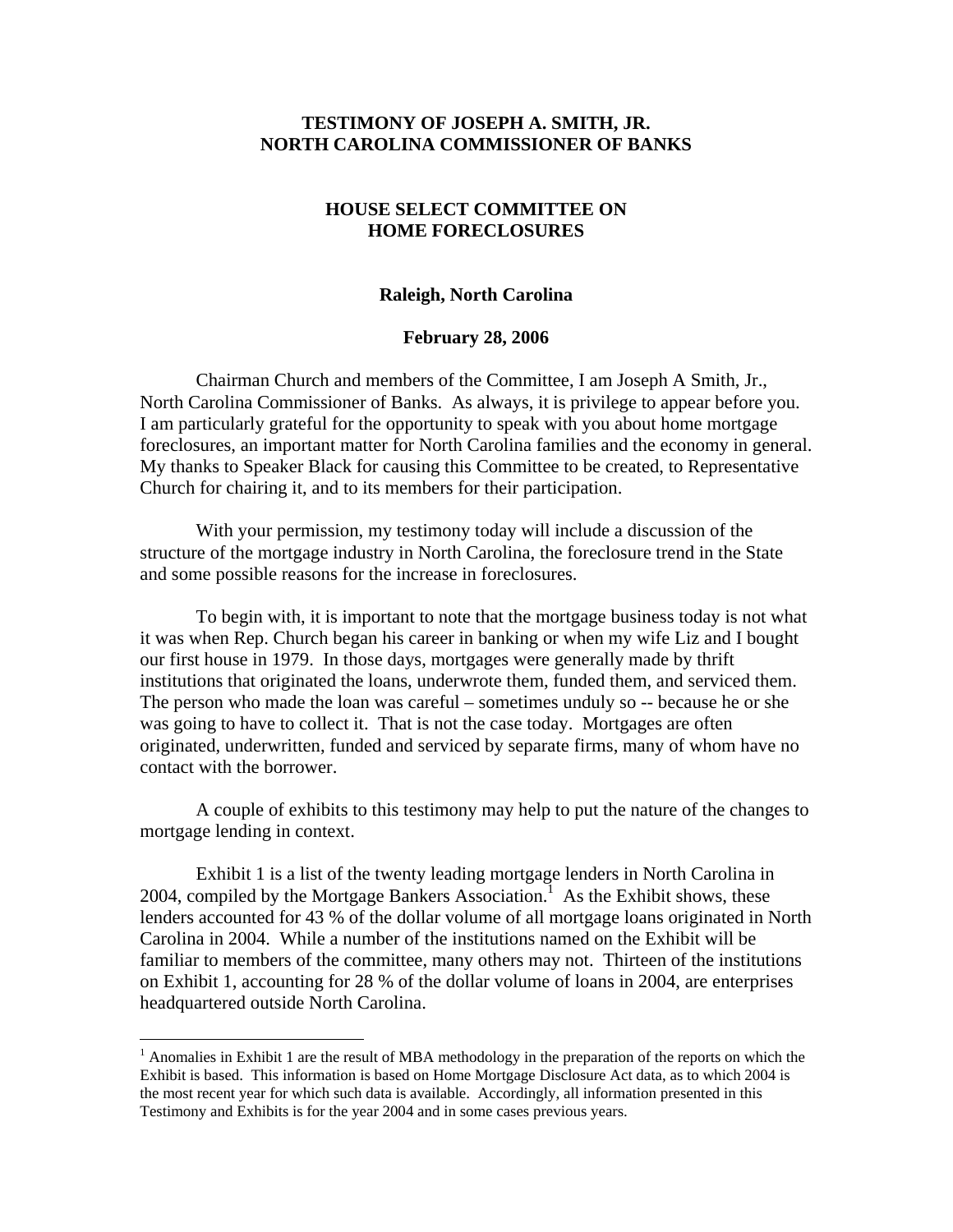Exhibit 2 is a list of the twenty leading subprime lenders in North Carolina in 2004, compiled by the Mortgage Bankers Association.<sup>2</sup> Overall, loans by subprime lenders in North Carolina in 2004 accounted for 11.4 % of the total dollar volume of loans. The top twenty subprime lenders accounted for 73.6 % of subprime dollar volume and 8.4 % of total dollar volume. A review of the institutions listed on the Exhibit shows that all but two of the top twenty subprime lenders were institutions headquartered outside North Carolina.

How do these out-of-state lenders make loans in North Carolina? Some are secondary market lenders who either buy loans from local mortgage bankers or who fund loans originated by local mortgage brokers. Some have offices in North Carolina, either mortgage banking offices or the offices of consumer finance company subsidiaries. Some lenders may operate exclusively over the telephone or the internet. Exhibit 3 breaks down the number of mortgage banking and brokerage firms licensed by my office under the Mortgage Lending Act by type of firm, type of license and location of headquarters. The Exhibit shows, among other things, that the largest number of firms licensed by my office are domestic mortgage bankers and brokers; however, the second largest number of firms are out-of state mortgage bankers. Further, the out-of-state mortgage bankers account for the largest number of employees licensed under the MLA. It is important to note that Exhibit 3 does not include banks, thrifts, credit unions, and their employees, over whom my office has no jurisdiction.

 The changes I have just described have brought with them a number of consequences that I like to call "the good, the bad and the ugly." The "good" is a significant increase in the availability of mortgage credit that has resulted in a material increase in homeownership at all levels of income. My office receives a large number of consumer complaints regarding financial services of all kinds, particularly mortgage loans. We never get complaints that our citizens cannot get credit.

 Unfortunately, the good has brought with it the "bad" and the "ugly." The "bad" is an increased rate of foreclosures and the "ugly" comprises evil twins, predatory lending and mortgage fraud. As Exhibit 4 to this testimony shows, the rate of mortgage foreclosures in North Carolina has gone up dramatically in recent years. Further, as Exhibits 5 and 6 show, mortgage issues account for a substantial majority of all of the complaints my office receives. While I don't get any complaints about a lack of credit; I do get a lot of complaints about what happens when people get loans.

 $\overline{a}$ 

<sup>&</sup>lt;sup>2</sup> Information in Exhibit 2 may have anomalies based on MBA methodology.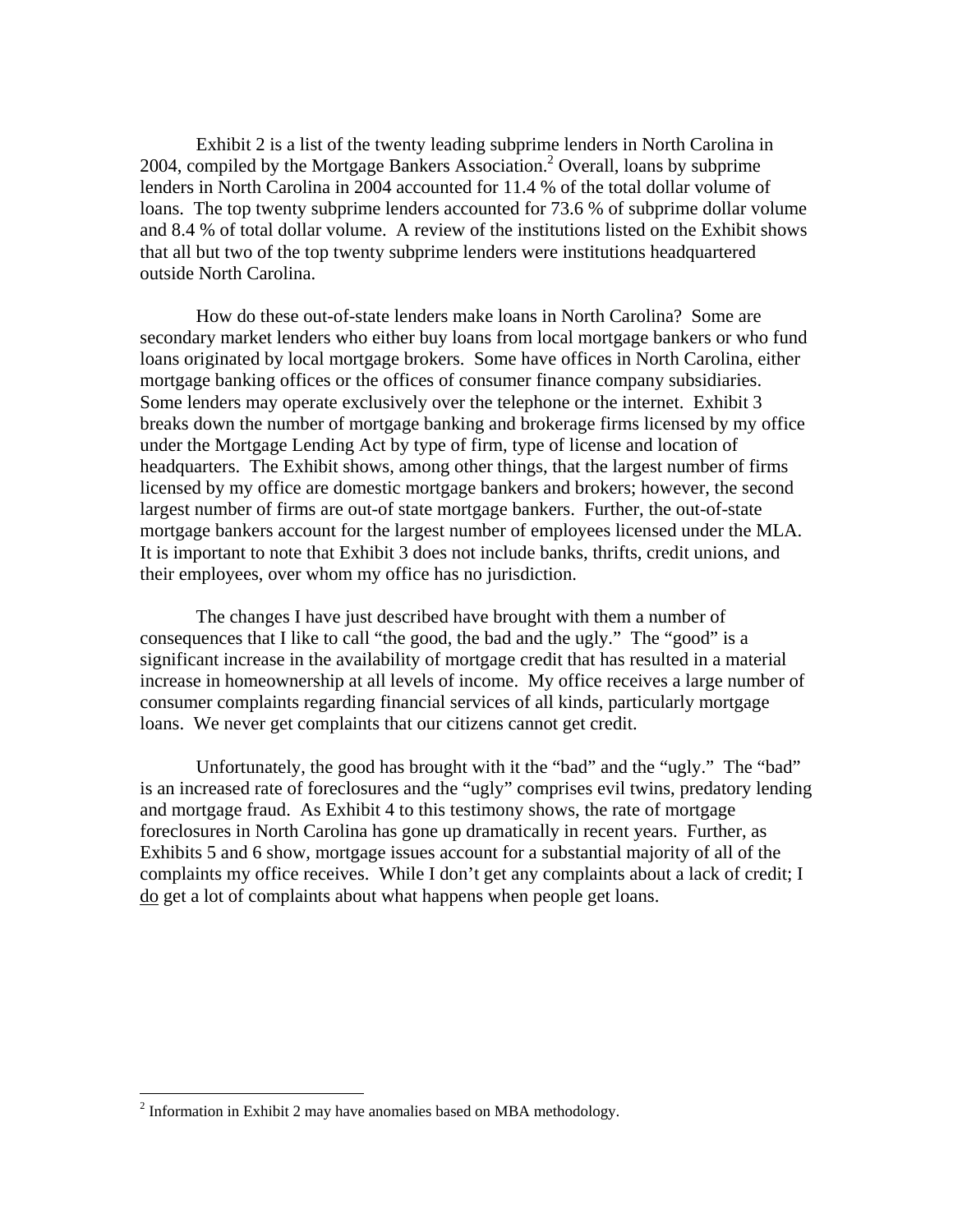What has caused the dramatic increase in foreclosures? I believe it is a combination of factors, including:

- The growth of the mortgage market generally and the subprime market in particular. This growth has brought greater risk into the market and some increase in foreclosures is virtually certainly the outcome of such increased risk.
- Financial distress to borrowers caused by excessive indebtedness. While some of this distress has undoubtedly been brought about by such external factors as loss of employment, health emergencies and the like, a substantial portion may also be explained by excessive personal consumption. Consumer indebtedness generally is at an all-time high. To assume that the increase in foreclosures is unrelated to this phenomenon is, in my opinion, naïve.
- Liberalized underwriting standards for loans, including low or no downpayment loans and "reduced documentation" or "stated income" loans. "Non-traditional" loans such as interest only ARMs are generally included in this category. Given the levels of interest rates in the past, I think interest only ARMs are not likely to be the cause of past problems. They are highly likely to be the cause of the next wave of problems.
- Funding of loans through securitization, making it less likely that late payments and the like will be addressed early and locally.
- Fraud. This category covers a multitude of sins, including the use of false or misleading inducements to get unwitting consumers into inappropriate or fictitious loans, falsification of documents, flipping and related conduct.
- Predatory conduct. This category includes fraud but in my thinking it involves conduct that harms innocent and generally gullible consumers, ruins their credit and leaves them holding the bag. The manifestations of such conduct are many and various.

While I am reasonably sure that each of the foregoing factors has contributed to the foreclosure epidemic, I am not sure of the size of each category's contribution. My colleagues and I are responsible under the MLA to address fraud and predatory conduct and we are doing so. In cooperation with other governmental and law enforcement agencies, we have our hands full.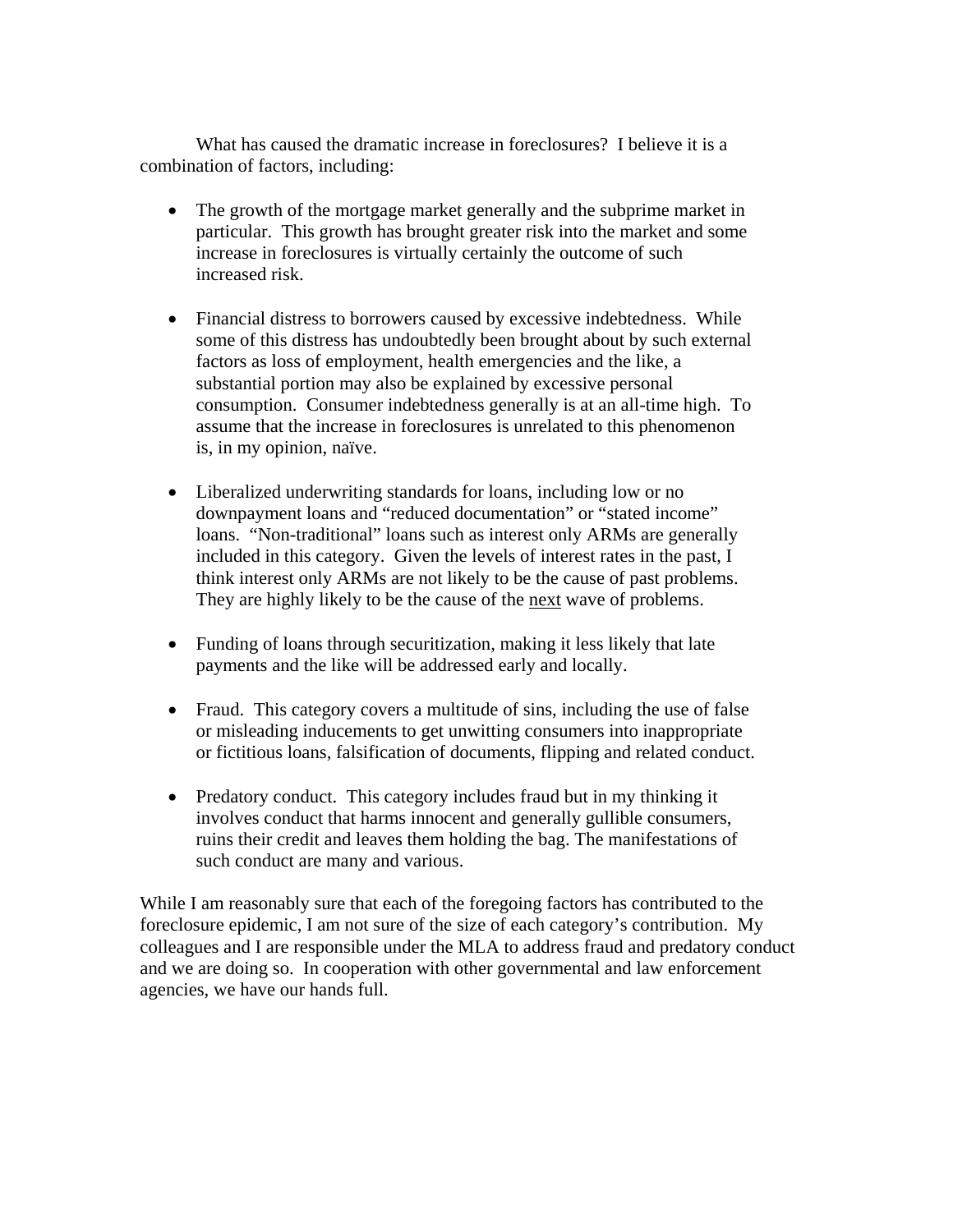What can be done to reduce and reverse the foreclosure epidemic? Because the causes are many and various, I don't think it is likely that a single simple answer is available to you. That said, I do think there are things that can be done to reduce the likelihood of foreclosures:

- Using existing legal and regulatory tools to weed out incompetents and crooks in the mortgage origination process. My colleagues and I are working flat-out on this aspect of the cure. Having implemented the licensing system required by the MLA, enhanced enforcement is now Job 1.
- Raising the bar for mortgage originators. The MLA set helpful minimum requirements for mortgage licensing; however, it is in the industry's interest to require that originators exceed the statutory minimum. In that regard, I have been working with the mortgage industry to develop an industry standard that is higher than the minimum. We have made progress and you will be hearing the formal announcement of our work in the near future.
- Public disclosure of the identity of the originators of mortgage loans. The Charlotte Observer has recently run a series of articles on foreclosures in the Queen City, as a result of which it has been suggested that disclosure of loan originators on mortgage documents would facilitate legal and regulatory action in respect of originators who make a large number of foreclosed loans. This is a sensible suggestion and, assuming it is workable for the keepers of mortgage records, would be a great assist in addressing origination concerns.
- Consumer financial education. I think it is fair to say that many foreclosed loans are the result of a lack of understanding by borrowers of what they are getting into. Borrower counseling would be helpful in addressing this shortcoming. The North Carolina Anti-Predatory Lending statute includes a counseling requirement that has been unused because the industry has engineered around the statute. It may be desirable in the case of the most vulnerable borrowers to consider a more general counseling requirement. This idea brings with it a fair number of complications, not the least of which is cost of administration.

I hope that this testimony is helpful to you and look forward to working with the committee on this important issue.

Thank you again for inviting me to testify.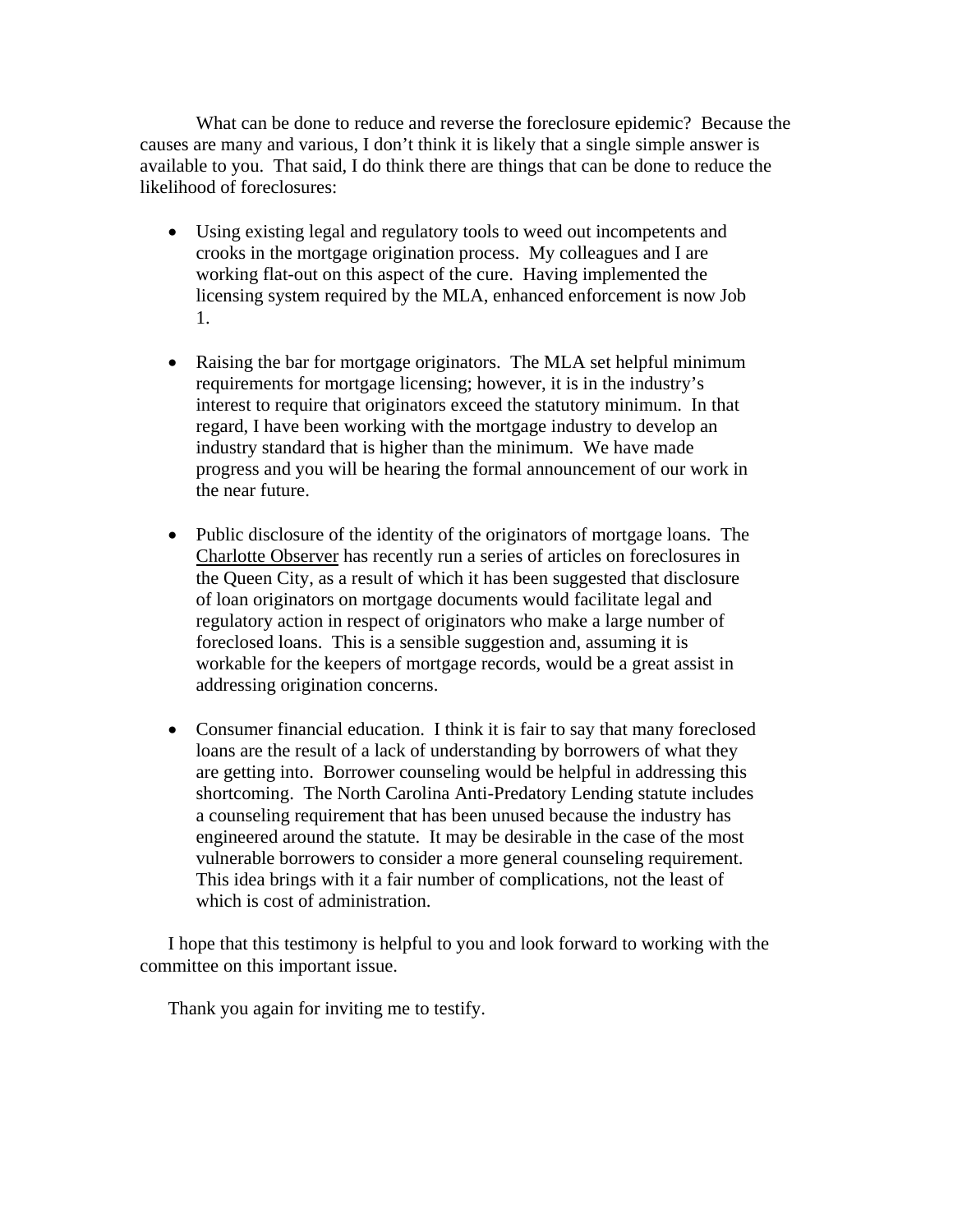## **Presentation to House Select Committee on Home Foreclosures**

**February 28, 2006**

**Joseph A. Smith, Jr. North Carolina Commissioner of Banks**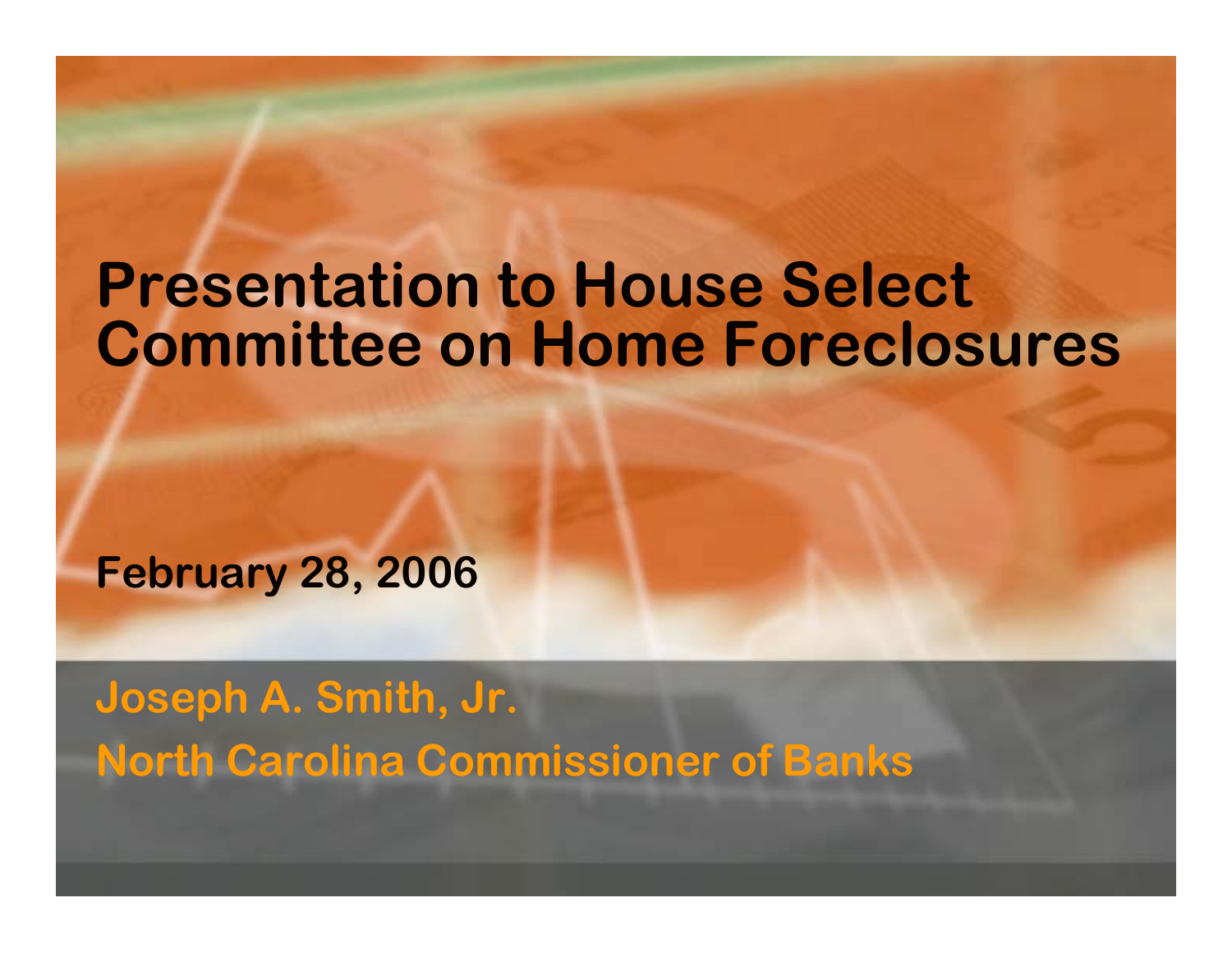# **Top 20 Mortgage Lenders in NC**

|                                                                | All Unginations (NC)  |                | All Unginations (Nation) |             |
|----------------------------------------------------------------|-----------------------|----------------|--------------------------|-------------|
| <b>Lending Institution</b>                                     | Dollar Volume (\$000) | $\%$           | Dollar Volume (\$000)    | %           |
| <b>1 WELLS FARGO BANK, NA (COMMERCIAL BANK)</b>                | 3,149,598             | 6.5            | 167,882,649              | 6.7         |
| 2 COUNTRYWIDE HOME LOANS (MORTGAGE COMPANY)                    | 2,729,233             | 5.7            | 161,758,649              | 6.4         |
| <b>3 BRANCH BANKING AND TRUST CO (COMMERCIAL BANK)</b>         | 3,053,456             | 6.3            | 7,292,730                | 0.3         |
| <b>4 BANK OF AMERICA, N.A. (COMMERCIAL BANK)</b>               | 2,701,442             | 5.6            | 82,880,233               | 3.3         |
| 5 NATIONAL CITY BANK, INDIANA (COMMERCIAL BANK)                | 1,269,370             | 2.6            | 76,697,407               | 3.1         |
| <b>6 WACHOVIA MORTGAGE (MORTGAGE COMPANY)</b>                  | 1,546,486             | 3.2            | 13,916,812               | 0.6         |
| 7 STATE EMPLOYEES CREDIT UNION (CREDIT UNION)                  | 1,235,351             | 2.6            |                          |             |
| 8 CHASE MANHATTAN MORTGAGE CORP. (MORTGAGE COMPANY)            | 1,348,428             | 2.8            | 63,799,657               | 2.5         |
| <b>9 NATIONAL BANK OF COMMERCE (COMMERCIAL BANK)</b>           | 985,170               | $\overline{2}$ |                          |             |
| <b>10 SUNTRUST MORTGAGE, INC (MORTGAGE COMPANY)</b>            | 604,178               | 1.3            | 23,816,998               | 0.9         |
| <b>11 AMERICAN HOME MORTGAGE (MORTGAGE COMPANY)</b>            | 538,399               | 1.1            | 21,610,959               | 0.9         |
| 12 ABN AMRO MORTGAGE GROUP, INC. (MORTGAGE COMPANY)            | 893,660               | 1.9            | 38,983,282               | 1.6         |
| <b>13 CENDANT MORTGAGE (MORTGAGE COMPANY)</b>                  | 362,913               | 0.8            | 21,597,809               | 0.9         |
| <b>14 FIRST HORIZON HOME LOAN CORP (MORTGAGE COMPANY)</b>      | 595,221               | $1.2$          | 27,850,490               | 1.1         |
| <b>15 RBC CENTURA (COMMERCIAL BANK)</b>                        | 620,887               | 1.3            |                          |             |
| <b>16 FIRST-CITIZENS BANK &amp; TRUST CO (COMMERCIAL BANK)</b> | 587,716               | $1.2$          |                          |             |
| <b>17 VANDERBILT MORTGAGE (MORTGAGE COMPANY)</b>               | 95,299                | 0.2            |                          |             |
| <b>18 HSBC MORTGAGE CORP (MORTGAGE COMPANY)</b>                | 699,986               | 1.5            | 23,907,750               | $\mathbf 1$ |
| <b>19 DECISION ONE MORTGAGE (MORTGAGE COMPANY)</b>             | 307,388               | 0.6            | 9,124,911                | 0.4         |
| 20 CTX MORTGAGE COMPANY, LLC (MORTGAGE COMPANY)                | 312,037               | 0.6            | 9,775,232                | 0.4         |
|                                                                |                       |                |                          |             |

Source: Mortgage Bankers Association, 2004 Mortgage Market Summary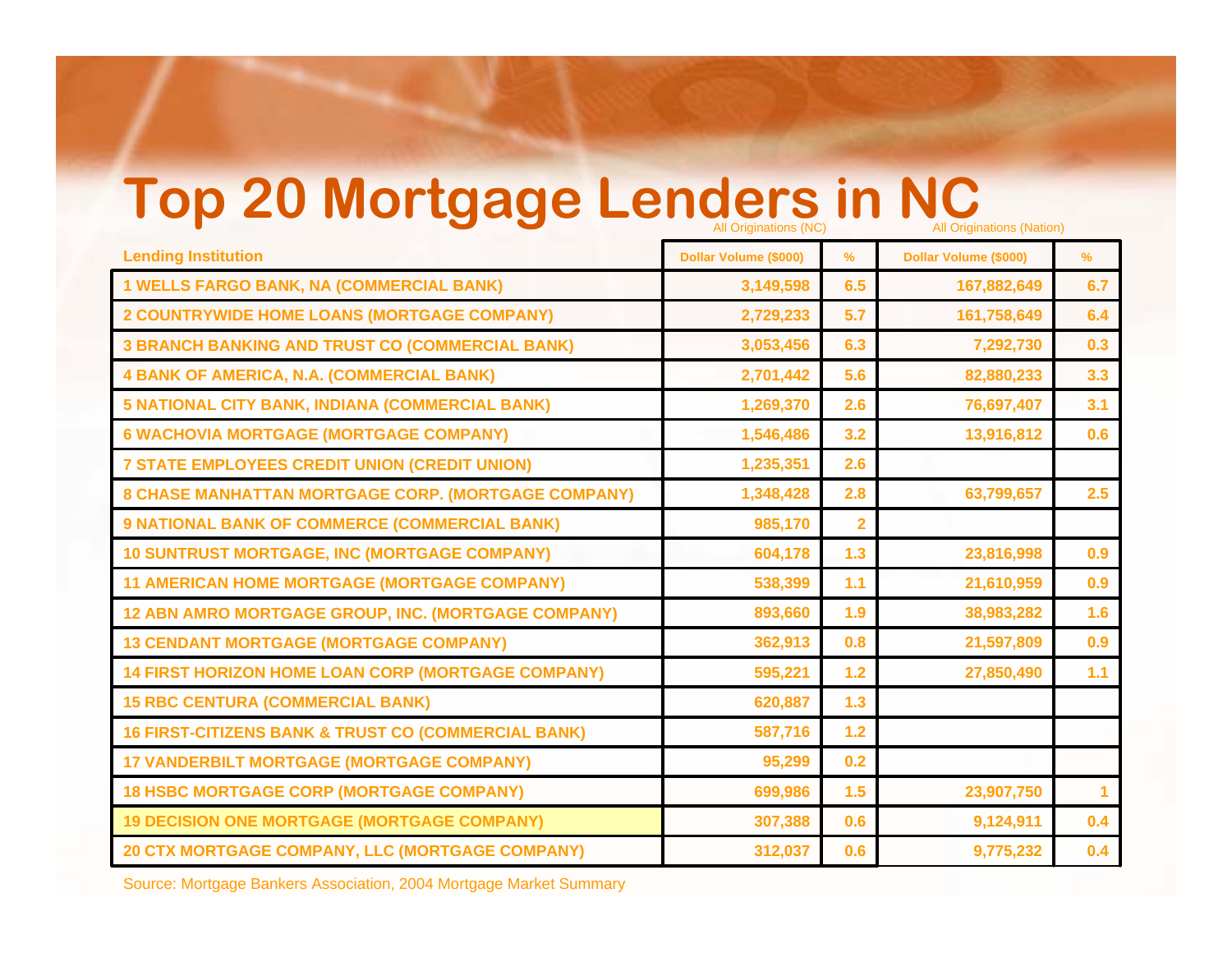# **Top 20 Subprime Lenders in NC**

| <b>Lending Institution</b>                                | Dollar Volume (\$000) | $\frac{9}{6}$ | Dollar Volume (\$000) | %     |
|-----------------------------------------------------------|-----------------------|---------------|-----------------------|-------|
| <b>1 GREENPOINT MORTGAGE FUNDING (MORTGAGE COMPANY)</b>   | 520,085               | 9.5           |                       |       |
| 2 ARGENT MORTGAGE COMPANY (MORTGAGE COMPANY)              | 332,937               | 6.1           | 44,014,234            | 10.9  |
| <b>3 OPTION ONE MORTGAGE CORP. (MORTGAGE COMPANY</b>      | 311,197               | 5.7           | 22,056,866            | 5.5   |
| <b>4 DECISION ONE MORTGAGE (MORTGAGE COMPANY)</b>         | 307,388               | 5.6           | 9,124,911             | 2.3   |
| <b>5 AMERIQUEST MORTGAGE COMPANY (MORTGAGE COMPANY)</b>   | 270,927               | 4.9           | 32,538,287            | 8.1   |
| <b>6 FREMONT INVESTMENT &amp; LOAN (COMMERCIAL BANK)</b>  | 238,680               | 4.3           | 23,804,037            | 5.9   |
| 7 SOUTHSTAR FUNDING (MORTGAGE COMPANY)                    | 230,668               | 4.2           | 4,220,865             | 1.0   |
| 8 CITIFINANCIAL SERVICES, INC (MORTGAGE COMPANY)          | 217,695               | 4.0           |                       |       |
| 9 EQUITY ONE, INC (MORTGAGE COMPANY)                      | 214,751               | 3.9           |                       |       |
| <b>10 NEW CENTURY MORTGAGE CORPORATION (MORTGAGE CO)</b>  | 200,325               | 3.6           | 36,463,549            | 9.0   |
| <b>11 EQUIFIRST CORPORATION (MORTGAGE COMPANY)</b>        | 199,122               | 3.6           |                       |       |
| <b>12 BENEFICIAL (MORTGAGE COMPANY)</b>                   | 192,290               | 3.5           | 7,729,003             | 1.9   |
| <b>13 LONG BEACH MORTGAGE CO. (MORTGAGE COMPANY)</b>      | 159,166               | 2.9           | 15,958,524            | 4.0   |
| <b>14 FIRST GREENSBORO HOME EQUITY (MORTGAGE COMPANY)</b> | 142,913               | 2.6           | 479,850               | 0.1   |
| <b>15 ACCREDITED HOME LENDERS INC, (MORTGAGE COMPANY)</b> | 130,621               | 2.4           | 12,398,345            | 3.1   |
| <b>16 NOVASTAR MORTGAGE INC (MORTGAGE COMPANY)</b>        | 126,340               | 2.3           | 1,694,274             | 0.4   |
| 17 WELLS FARGO FINANCIAL NC (MORTGAGE COMPANY)            | 120,290               | 2.2           |                       |       |
| <b>18 AIG FSB (FEDERAL SAVINGS INSTITUTION)</b>           | 117,810               | 2.1           | 10,528,997            | 2.6   |
| <b>19 HFC (MORTGAGE COMPANY)</b>                          | 117,338               | 2.1           | 7,507,911             | 1.9   |
| 20 CENTEX HOME EQUITY COMPANY LLC (MORTGAGE COMPANY)      | 114,144               | 2.1           | 4,578,638             | $1.1$ |
|                                                           |                       |               |                       |       |

Source: Mortgage Bankers Association, 2004 Mortgage Market Summary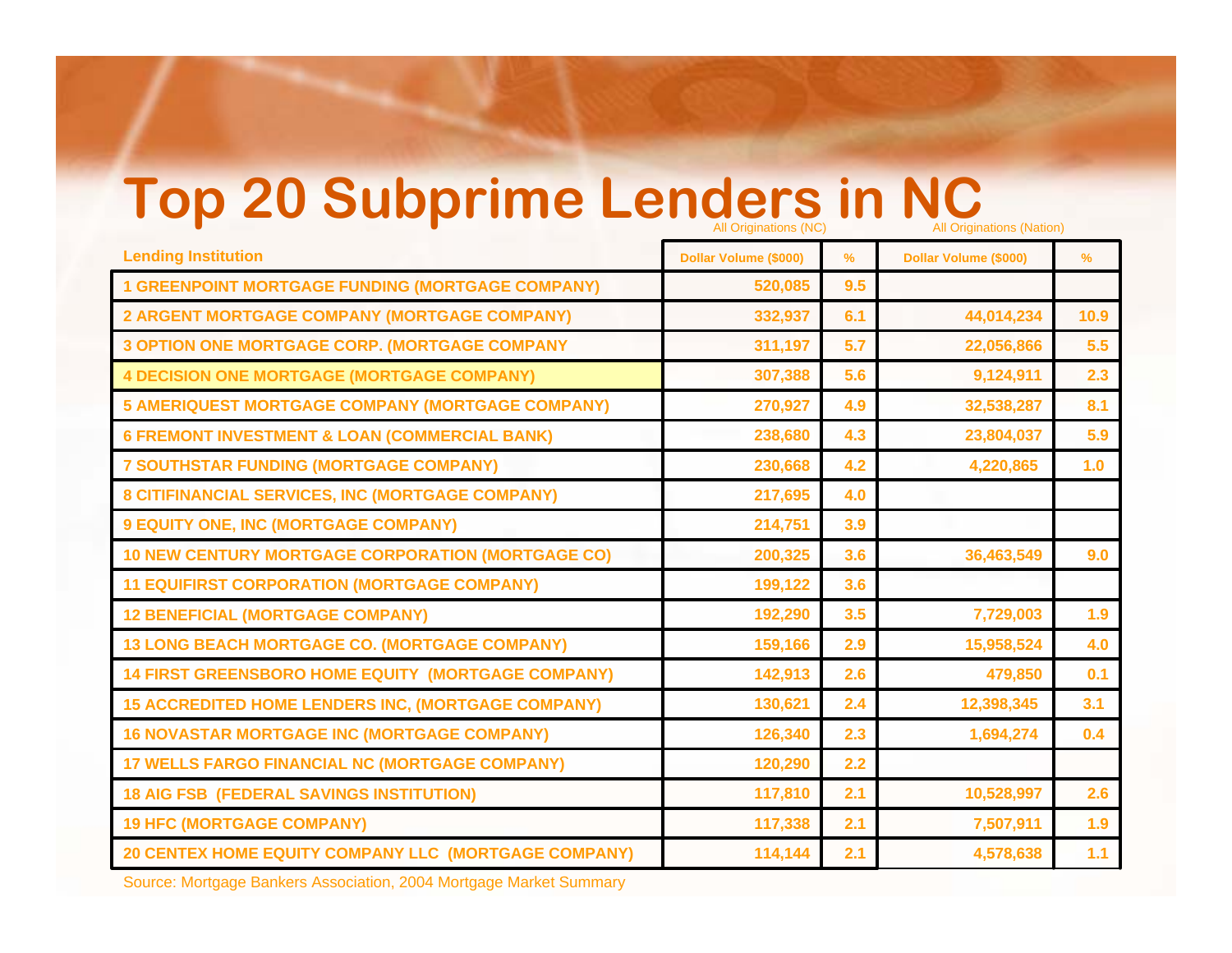### **Mortgage Lending Act Licensees**

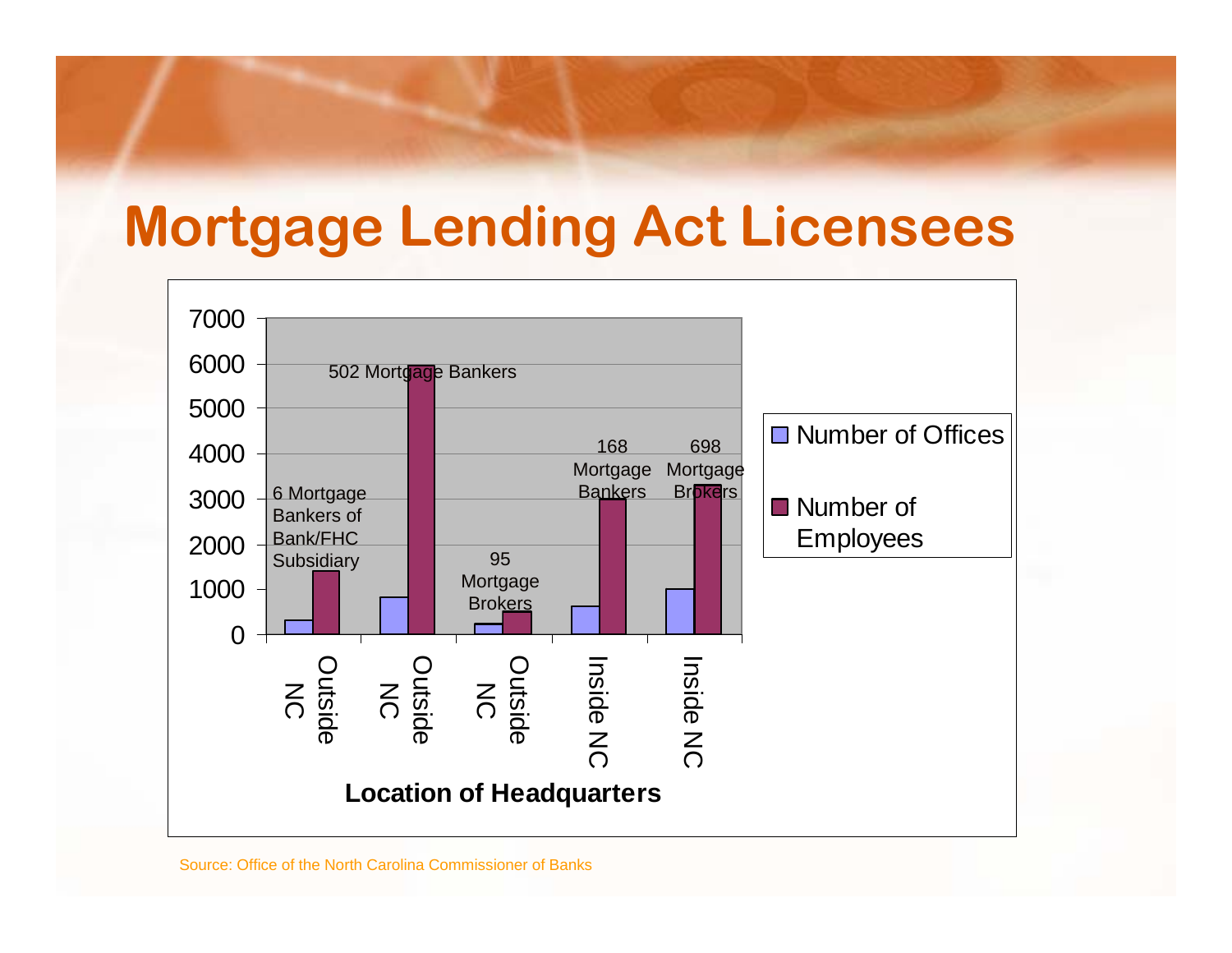# **The Bad: Foreclosures in North Carolina**

- 2000: 20,579
- 2001: 25,871
- 2002: 35,589
- 2003: 44,209
- 2004: 42,882

**108 % Increase in 5 years**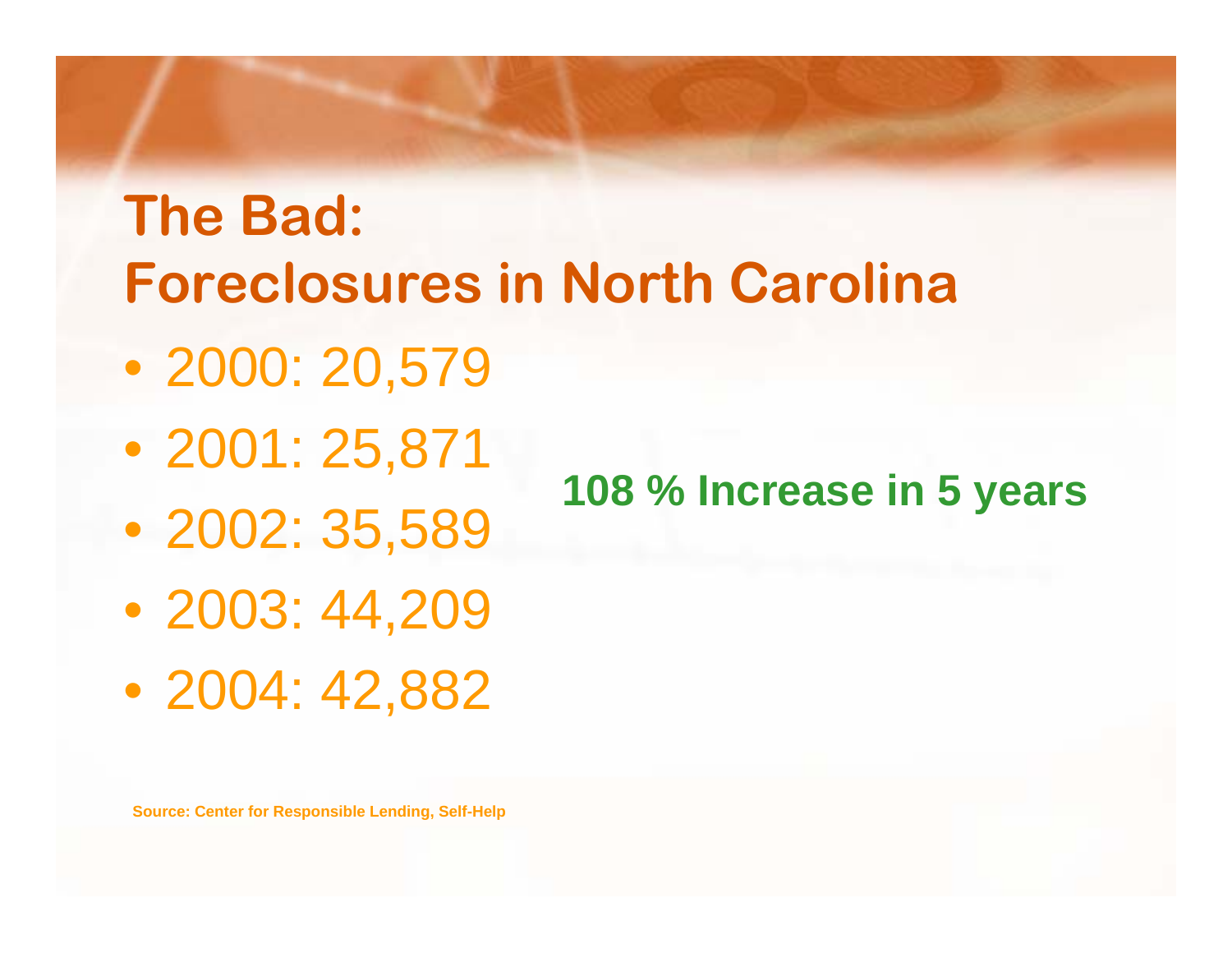## **View of the Market Today**

*There are still problems in the residential mortgage market. Total Complaints (1446) July 1, 2003 – June 30, 2004*